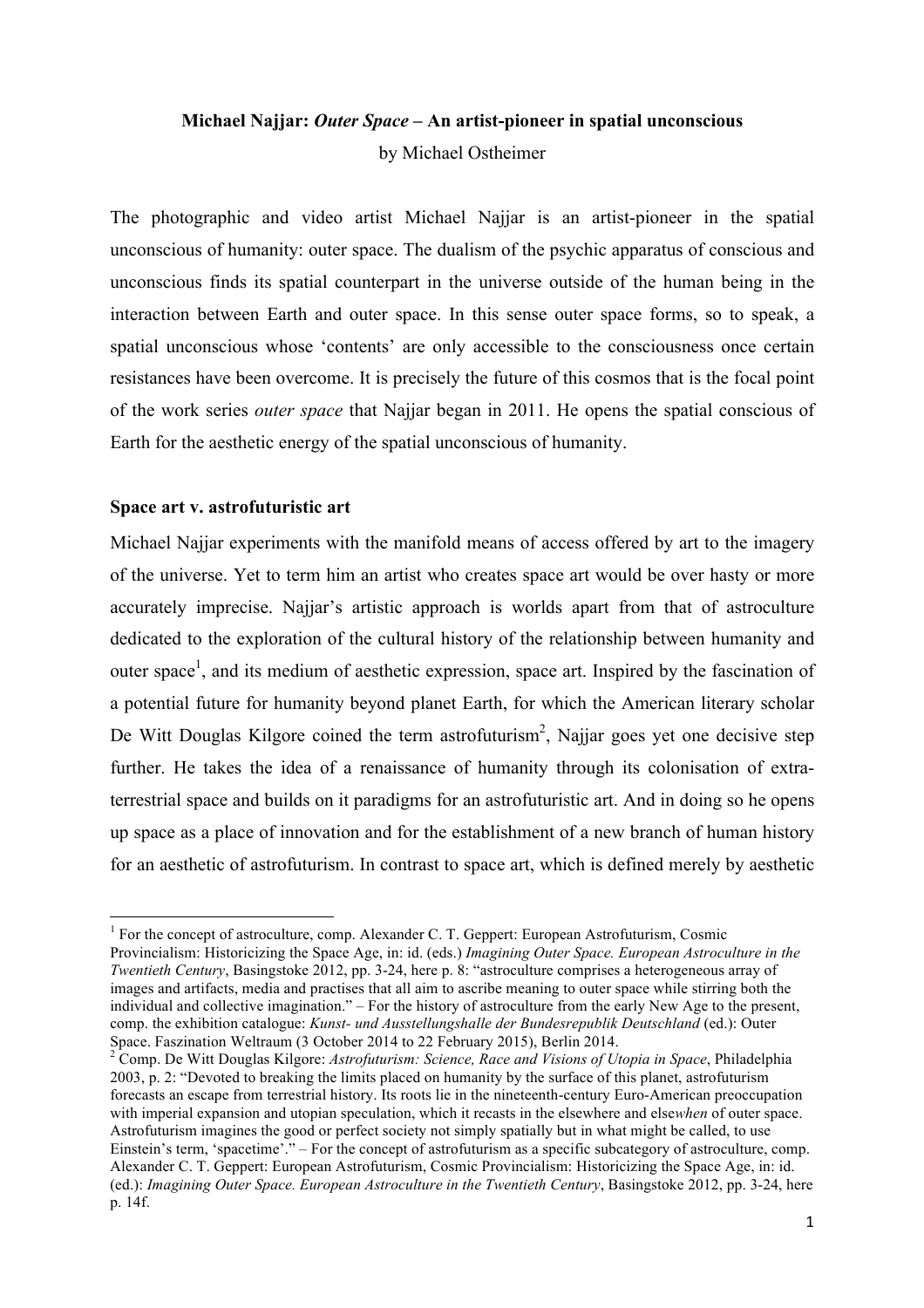preoccupation with the entity of space<sup>3</sup>, an astrofuturistic art exemplifies space as a potential new sphere of life.

# **Hybrid photography**

<u> 1989 - Jan Samuel Barbara, margaret e</u>

Michael Najjar takes the interrelations between forms of medial representation, constitution of knowledge and ascription of cultural meaning in astroculture to a new level by using the possibilities of digital collage as a creative potential. He calls "pictures in which analogue and digital elements are fused together" "hybrid photographs".<sup>4</sup> Technically reproduced reality is digitally edited for the aesthetic concept by the compositional tool of the computer to produce amalgamations of nature, culture and art. His astrofuturist aesthetic is founded on the creative interplay of a field of experience that references technical scientific reality and a horizon of expectation that anticipates for those of us living now what we might probably see in the future. Thus the finite visible world is split open and extended with new visible worlds such as potential new living environments for humanity. Najjar transmutes the increase in astronomical knowledge and astronautical know-how into the aesthetic of astrofuturistic hybrid photography.

The fact that Najjar's works from *outer space* are located on the extreme limits of what can be visualised or rather venture into areas way beyond what is conventionally visualised is not without consequences on the part of recipients. Astrofuturistic hybrid photography, which digitally fuses pictures that reach us from outer space with terrestrial photography displaces the parameters of the outer space imagination. The progressive discovery of outer space in concert with its fictionalisation through digital imagery is of enormous importance for the visual aspects of the outer space imagination. From the merging of forms of medialisation and modes of fictionalisation an astrofuturistic imaginary is born that enriches the human imagination, so to speak, with a laboratory of astrocultural and astrosocial fantasy.

<sup>3</sup> For an historical overview of space art up to the end of the 1970s, see: Ron Miller: *Space Art – Weltraumkunst*, Urnäsch 1980. For more recent developments in space art, see, for instance, the two exhibition catalogues, Christoph Heinrich, Markus Heinzelmann (eds.): *Rückkehr ins All* (exhibition at the Hamburger Kunsthalle, 23 September 2005 to 12 February 2006), Ostfildern-Ruit 2005; Kunsthalle Wien, Gerald A. Matt, Cathérine Hug (eds.): *Weltraum. Die Kunst und ein Traum – Space. About a Dream* (1 April to 15 August 2011), Nuremberg 2011.

<sup>4</sup> "A Chronicler of Future Time – A Conversation with Michael Najjar", in: Michael Najjar, *outer space*, Berlin 2014, pp. 40-43, here p. 43.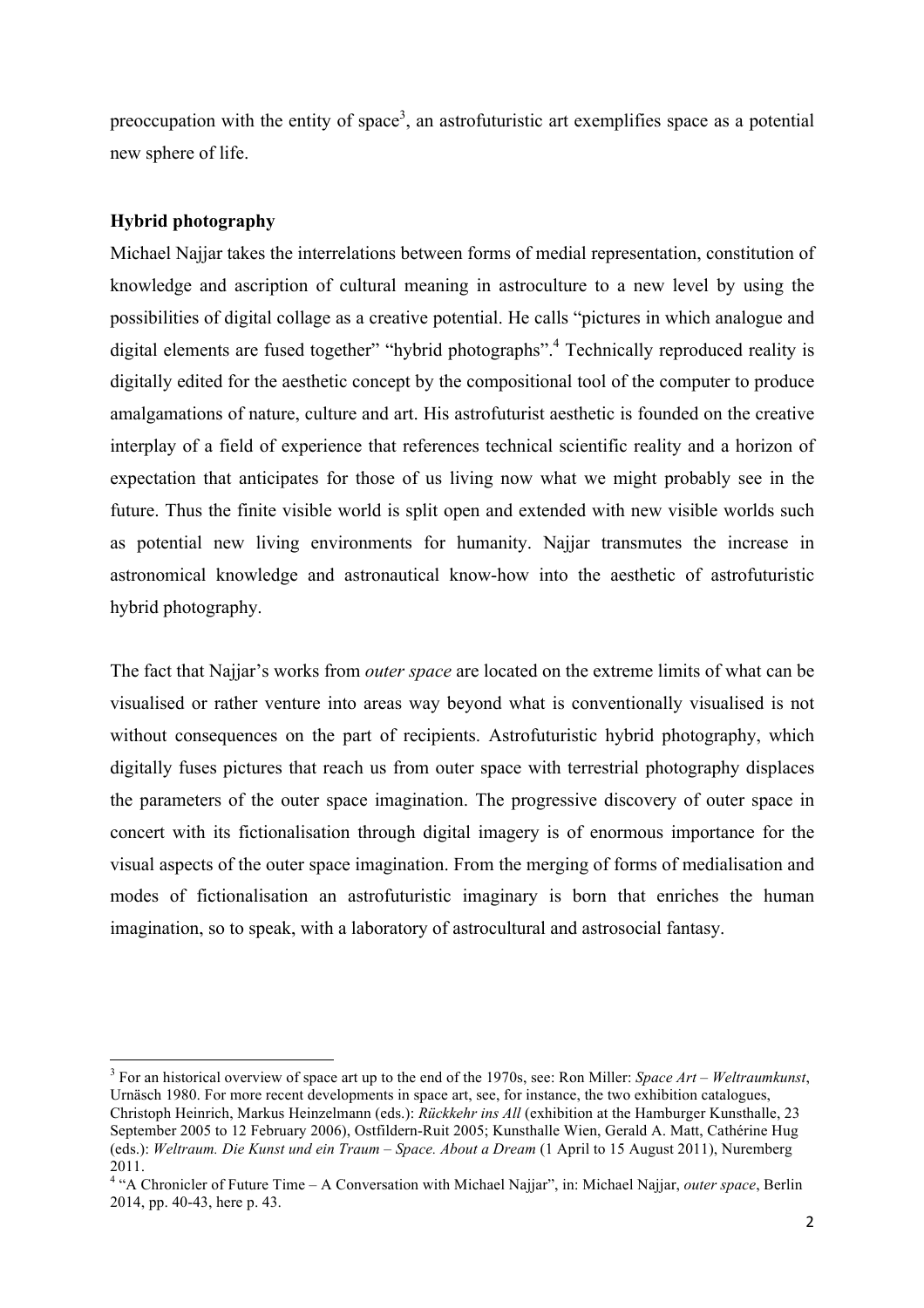#### **Astrofuturistic Aesthetics: life, technology and landscape**

All of Michael Najjar's works in the *outer space* series are conceptual; as an aesthetic visionary of astronautics Najjar does not ask side-questions, only fundamental ones. Each single one of his works is the outcome of a long process of reflection and discovery. In aggregate – similar to basic research – they constitute the pictorial foundations of an astrofuturist aesthetics which mirrors humanity's quest for knowledge, what humans can do, but also what humans can endure. If we look at the typography of Najjar's *outer space* series, in line with those key themes at its heart we find a triangulation of the astrofuturist aesthetic into life, technology and landscape.

#### **Astrofuturistic hybrid landscapes**

Taking a lead from Michael Najjar's use of the term "hybrid photography" to accentuate his production aesthetics, we could refer to his aesthetically distorted artificial landscapes as "hybrid landscapes". In particular, considering the background of our European understanding of landscape, the poetry of the extra-terrestrial landscape represents a terrain that is still largely unknown. Najjar's astrofuturistic hybrid landscapes that digitally edit terrestrial landscapes or rather digitally combine sections of terrestrial and extra-terrestrial landscape do not merely shift the material basis of a conventional understanding of landscape as rooted on the earth's surface; they also extend the understanding of landscape with an enormous spectrum of phenomena, perspectives and possibilities for projection.

The pessimism about the prospects of humanity's long-term survival on Earth, a pessimism well founded in view of such processes as climate change, environmental degradation and population growth, is the "existential reference frame" (Michael Najjar) through which to view extra-terrestrial habitats. The space-conquering vertical movement starts from the home planet, proceeds through space and targets remote celestial bodies that might provide a potential habitat for the future of humanity. The triad of Earth, near-Earth space and foreign worlds also corresponds to the spatial structure of Najjar's astrofuturistic hybrid landscapes. Firstly, his visual presentations of the history of the Earth and the future of outer space exude a cosmological pathos. Secondly, his direct observation of settings in outer space evoke an appetite for space. And thirdly, his extra-terrestrial landscapes or combinations of terrestrial and extra-terrestrial landscape stimulate the imagination of an astrofuturistic utopia.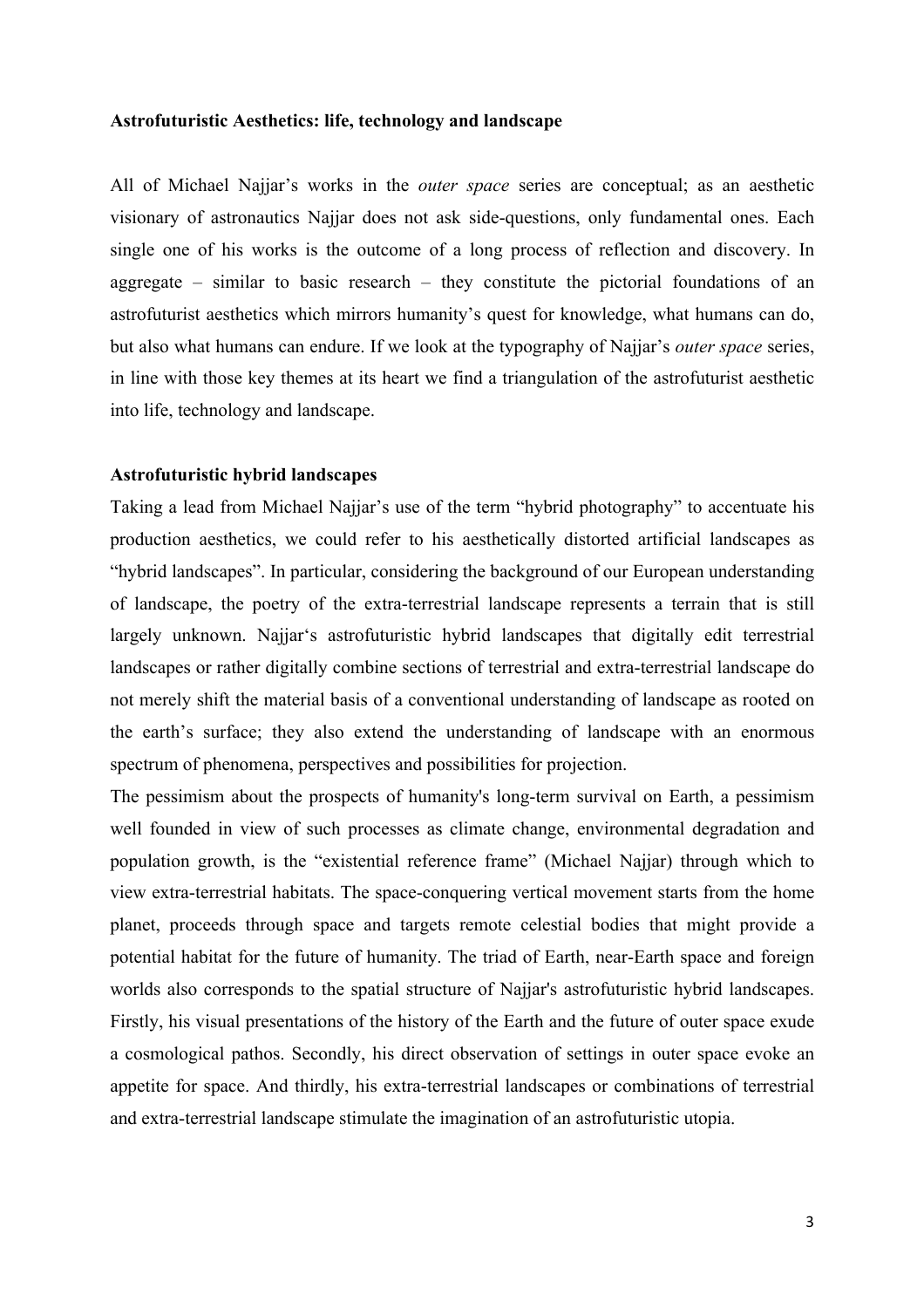## *Cosmological pathos*

Each in its own different way, Michael Najjar's works *volcanic resublimation*, *planetary overview* and *gravitation entanglement* recast space as time. In other words, all of them stage historicising or futurising representations of a particular segment of space.

The visual impact of *volcanic resublimation* (2018), which is based on a crater landscape in the Whakaari White Island volcano in New Zealand, shimmers between first morning of creation and impending inferno. The volcanic activity that brings sulphuric gas to crystallise on the surface of the earth appears as a blend of floating lightness and rock-solid hardness. These antipodes are exemplary of the history of the Earth and its recurring cycles of destruction and rejuvenation: in eons-long cycles, erosion, sedimentation and eruption are the driving forces responsible for the creation, destruction and recreation of the Earth. If we look at volcanos, as Najjar does, from the time horizon of a geological perspective, on the one hand their activity enriches the surface of the earth with new nutrients while on the other ripping it apart and smothering it in a poisonous cloud of dust and soot particles.

*planetary overview* (2017) combines pictures from a crevasse in the Breiđamerkurjökull glacier with satellite photos of the same glacier taken from an orbital position in space. Given the rise in global air and water temperatures, the humps, creases, splintered edges and grotesque peaks of the ice surface seem to be fighting a losing battle. As the work unequivocally suggests, the ecological balance between ice and sea so necessary for the Earth is now being put out of joint by the ubiquitous threat of glacier melt-down. After humanity in the late  $20<sup>th</sup>$  century was declared the main factor driving the bio-physical transformation of planet Earth, in the new Anthropocene age we are now confronted with the consequences of our struggle for planetary domination. Yet in tackling these challenges we are now also aided by satellite-supported photography which unites the momentariness of aerial photography with the Olympian overview perspective in a novel mapping of the geo-spatial panorama. Through the fusion of extreme close-up views and satellite-supported long-distance views, Najjar shows that, faced as we now are with changes in the basic material conditions of the planet that are causing climate change, we also need to set new technological and aesthetic perspectives that will inspire us to a new vision of ourselves as humanity, one that will assist us in our combat against such an impending fatality.

*gravitation entanglement* (2014) takes viewers' imaginations on a journey through space and time of truly cosmogonic dimensions. Drawing on data from the Hubble telescope, the work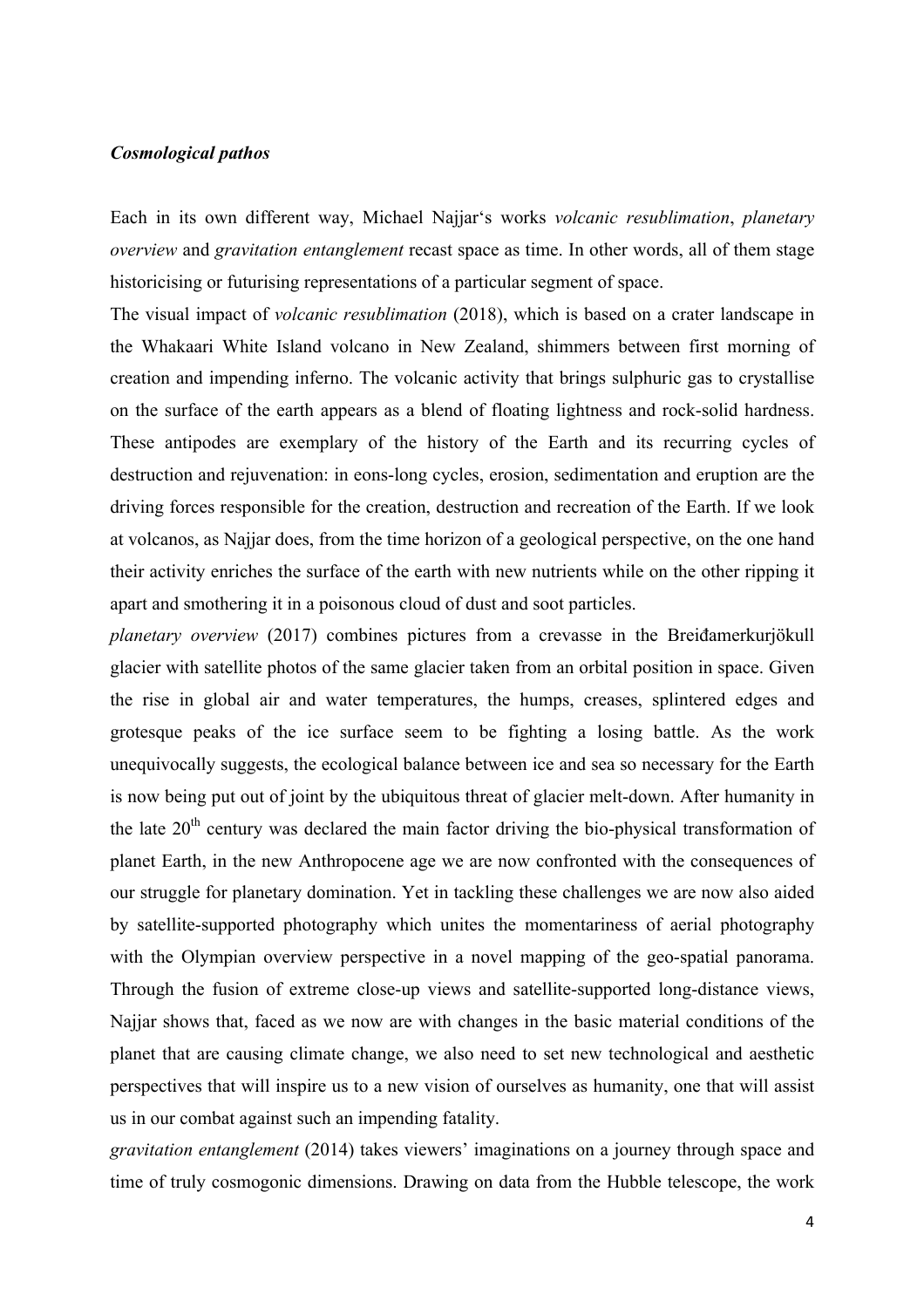anticipates the collision between our own Milky Way and the Andromeda galaxy which is expected to happen in some 4.5 billion years. The two galaxies will merge to form a new one and the Milky Way will die in the conflagration. Before they merge they will circle one another in a dance of death until the black holes at their centres finally collide and become one single black hole from which a new gigantic galaxy will emerge. Rebirth as part of the cosmic cycle offers, pars pro toto, an understanding of the life cycle of the universe. "The sterile void of space terrifies us<sup>55</sup> writes the Swedish Nobel laureate Harry Martinson in his outer space epic *Aniara*. In contrast to Martinson, Najjar, drawing on the cosmogonic constants of the expansion and contraction of the universe, presents the flip side of outer space, the aesthetic productivity of its ductility.

## *Appetite for space*

Living firmly on the surface of the earth yet longing to escape from it, propelled by a desire for new frontiers, this yearning to penetrate the far distant reaches of outer space is what Michael Najjar's works *f.a.s.t.*, *spaceport*, *serious anomaly* and *orbital ascent* show us. They mediate between the surface of the earth and the space voyage by enriching landscape scenarios with the imaginative potential of space travel.

*f.a.s.t.* (2017) shows the world's biggest astronomical radio telescope with a diameter of 500 metres located in a natural depression in Pingtang County, southwest China. The monumental parabolic antenna installed on the site to pick up and filter out signals from the noise that reaches us from the depths of interstellar space on the one hand illustrates that humanity in all its ingenuity is a species with an unquenchable thirst for knowledge. Yet on the other Najjar's work creates a counterpart landscape to the harmony of the spheres, a philosophical concept that has seen many iterations since first being proposed by Pythagoras. Similar to the way in which 'celestial music' might be detected in a cosmos composed as a system of numbers and harmony (for which the radio telescope stands as a material proxy) the spatial structure of stars against a black heaven, the transparent curtain of curls and wafts of mist, the coneshaped karst hills, and the reflector looking like an over-dimensional golden-glazed bowl compose a harmonious landscape of astronomical high-tech and natural environment.

*spaceport* (2012) presents the world's first private space port, Spaceport America, against the background of an imaginary conflation of day and night. The building designed by Sir Norman Foster is so superbly integrated in the New Mexican desert that it could be mistaken for architecture grown by nature while the vertical extension of the asphalt road leading to the

<u> 1989 - Jan Samuel Barbara, margaret e</u>

<sup>5</sup> Harry Martinson: *Aniara*, Munich 1961, p. 19.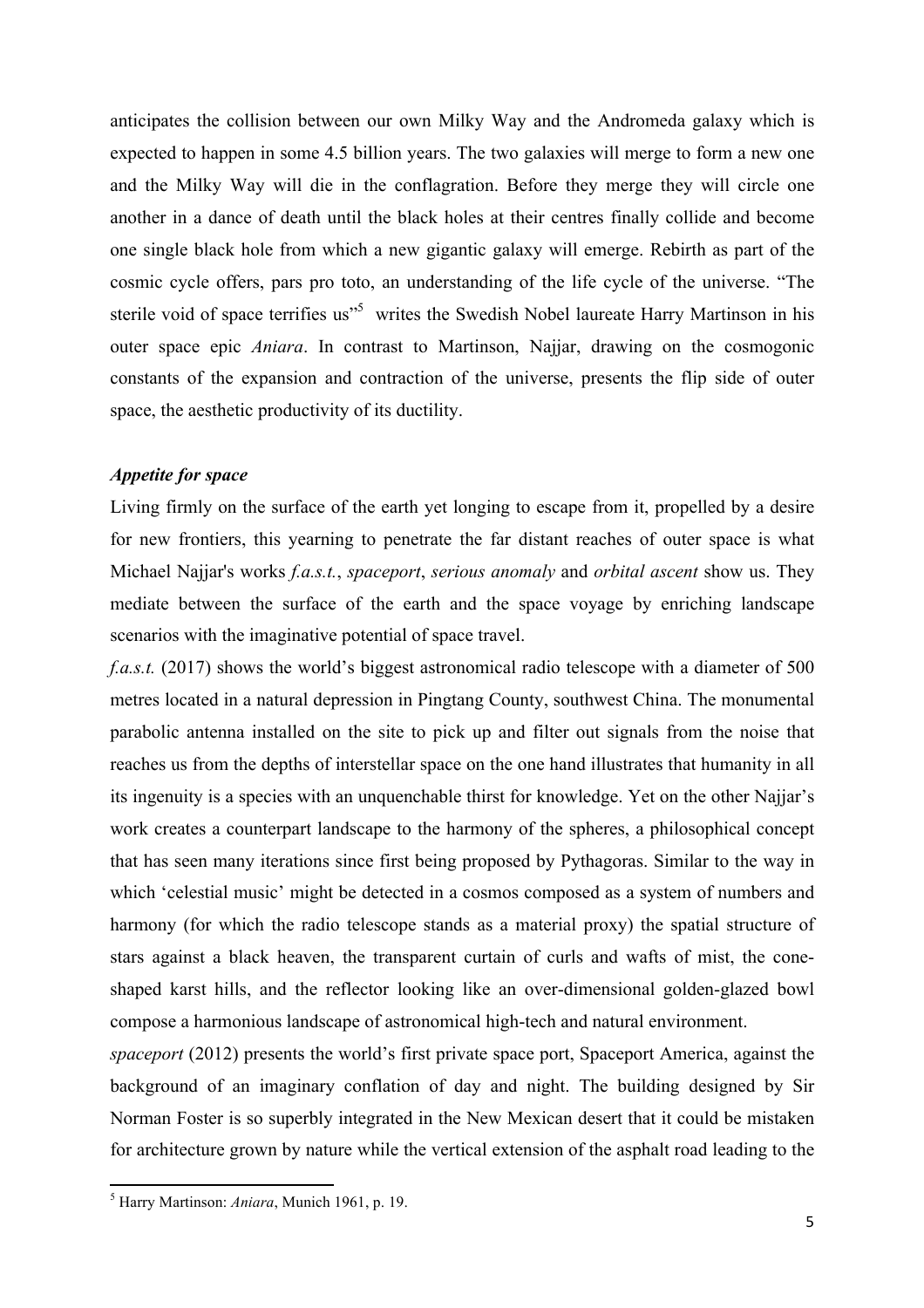entrance points eloquently straight to the figure of the moon in the night sky. Space travel shines as the symbol of a freedom that from time immemorial has been driven by the desire not to be bound to the earth. Now on the threshold of the era of commercial astronautics, the techno-cultural yearning for crossing frontiers in the depths of space will be placed on a new footing. What was and still is valid for government-financed space research loses none of its validity when it comes to the hub for future private space travel: as a space traveller a person is first and foremost a being of his or her own **self-assessment**. For Michael Najjar this has a very personal meaning since Spaceport America will be his own point of departure for space.

The human being as an ambivalent creature of soaring powers of imagination yet limited means of realisation is shown by *serious anomaly* (2015) which takes the crash of SpaceShipTwo owned by the British company Virgin Galactic on 31 October 2014 as a case in point. Najjar takes photos of the crash site in California's Mojave desert and, drawing on Caspar David Friedrich's 1823/1824 painting *Das Eismeer* (The Sea of Ice), rearranges them as a jagged, towering heap of wreckage against a chain of hills banked in fog. Ever since the Greek tragedian Sophocles in the first choral song in *Antigone* praised man as that 'wondrous being' capable of venturing into unknown domains on water, land and in the air, and who is only forbidden to cross the frontier of death, human curiosity has been paired with a dialectic of risk and (uncertain) success. That the charged and conflictual field between nature, culture and technology still retains its validity even for space travel is visualised by Najjar as a crossfade between a catastrophic individual accident and a landscape of desolation that evokes the Romantic school of painting.

*orbital ascent* (2016) which shows the launch of an Ariane 5 rocket from the Guiana Space Centre near Kouru bears exemplary witness to the coupling of direction of movement and formal expression. The horizontal movement is epic, narrative; the vertical is ecstatic, expressive and must first be recast as discourse. In contrast to the middle ground with its landscape of forest and hills, and a sombre background that segues into a grey cloudy sky, the foreground is focussed on the three part space vehicle enthroned on a gigantic column on a cloud of smoke billowing from its engines. In its visual dynamics this composition of the surface of the earth and the rocket overcoming the Earth's atmosphere appears not as an act of wild recklessness which might evoke the mythological figure of Icarus but rather as that of a controlled flight as is customary, for instance, when establishing the space technology of a satellite-supported Earth monitoring system.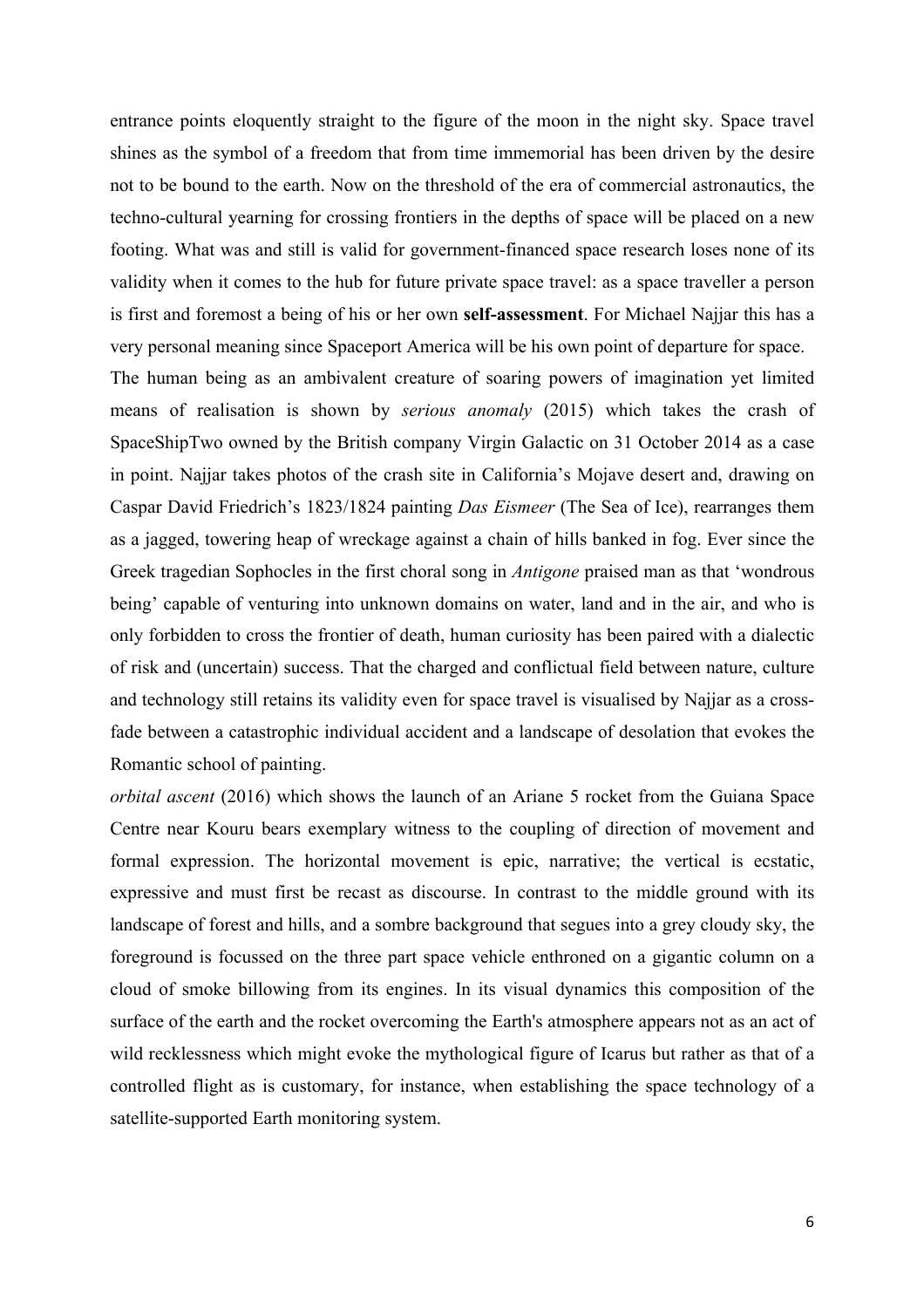## *Astrofuturistic utopias*

For the ever larger crew of spaceship Earth sailing through space with limited resources of energy, food and drinking water, Michael Najjar creates the imaginary landscapes of an astrofuturistic utopia. His extra-terrestrial landscapes or rather his amalgams of terrestrial and extra-terrestrial landscapes *lunar explorers*, *interplanetary landscape*, *waves of mars*, *sands of mars* and *europa* all leave the individuality of the telluric far behind and use the toolbox of photographic digital aesthetics to evoke potentially habitable worlds for a possible human migration from Earth.

Marking the 50th anniversary of the first landing on the moon on 21 July 1969, the triptych *lunar explorers* (2019) unfolds a force field of compositional form and visual evocation to fire up the imagination: the surface of the moon with its restrained grey tones whose rock formations dominant in the foreground give way to wave-like hill formations in the middle ground; a multitude of astronauts engaged in various tasks like collecting rock samples, taking photos and carrying out experiments; a deep black sky whose impenetrability is only broken by the front side of the Apollo spacecraft and the face of the blue planet Earth. The triptych form accentuates the middle panel with the two side panels offering a historical framework or commentary. The left side panel shows the first two men on the moon, Neil Armstrong and Buzz Aldrin, the right side panel the two last men, Harrison Schmitt and Eugene Cernan while in the middle panel the eight other astronauts who have so far landed on the moon are gathered. Based on the raw data of the thousands of photographs taken by the astronauts of the six NASA missions from 1969 to 1972 with their Hasselblad cameras, Najjar compacts these successful return journeys to the moon both formally and content-wise into what the American writer Norman Mailer in his book on the Apollo Mission once called "the greatest adventure of man".<sup>6</sup> Since the Renaissance the triptych has sacralised worldly themes in the service of representation. For the viewer, the rhythmic composition of the three panels raises the discovery of the moon to the level of a concise programmatic statement: only in team work can the capabilities of each individual astronaut come fully into play. For life in space, which Wernher von Braun once called "the key to our future on Earth"<sup>7</sup>, *lunar explorers* evokes a pathos formula: in order to assure its survival the deficient being man requires not merely a tremendous arsenal of ancillary aides – the symbiosis of science and technology on

<u> 1989 - Jan Samuel Barbara, margaret e</u>

<sup>6</sup> Norman Mailer: *Moonfire. Die legendäre Reise der Apollo 11*, Cologne 2016, p. 40. <sup>7</sup> Wernher von Braun, quoted in: Norman Mailer: *Moonfire. Die legendäre Reise der Apollo 11*, Cologne 2016, p. 230.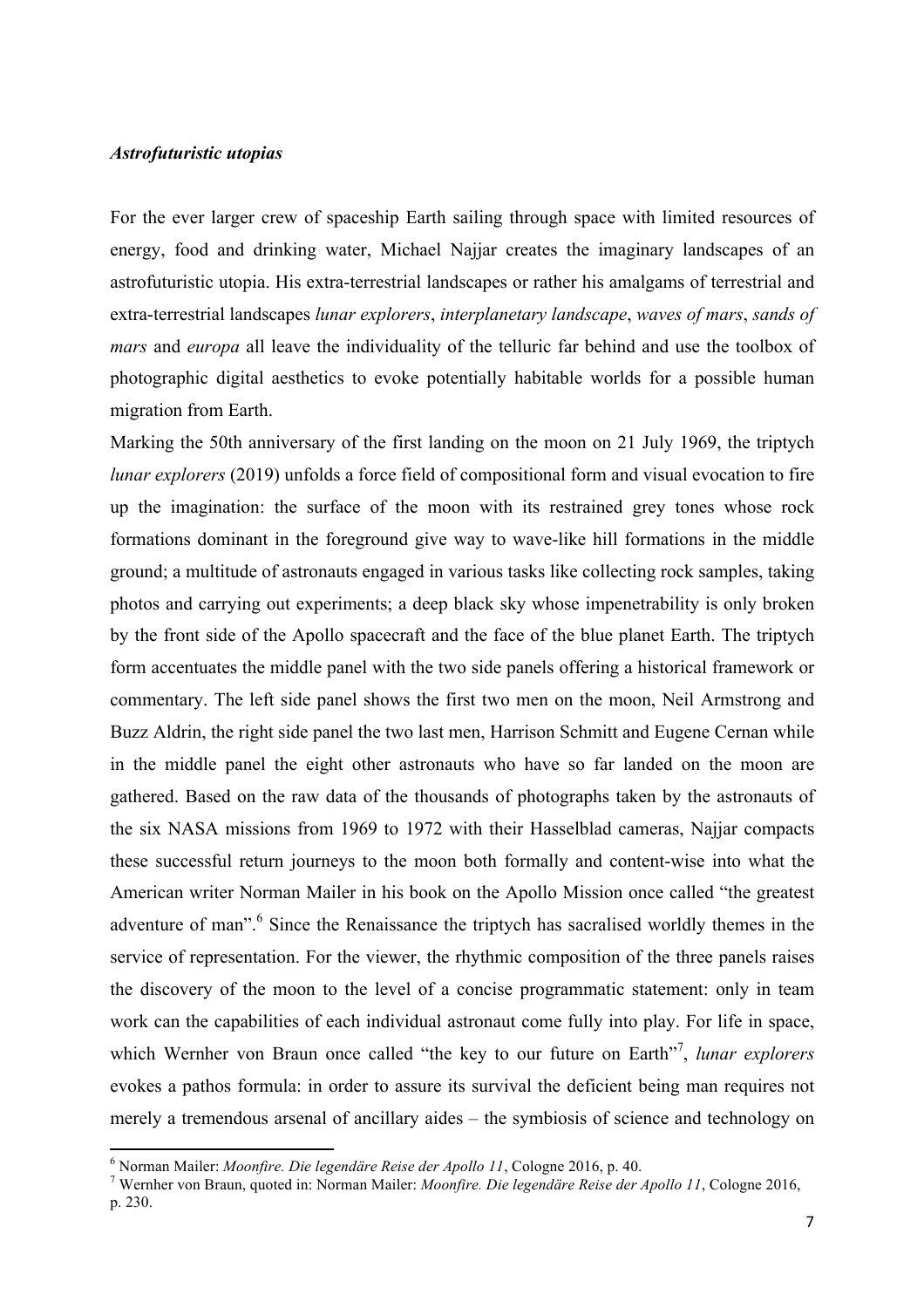an unprecedented level - but even more critically a collective new beginning, a cosmic collectivity inspired by the idea of discovering new worlds in interstellar space.

*interplanetary landscape* (2014) merges photos taken in Chile's Atacama desert with those taken by the Mars rover Curiosity, demonstrating the similarity between the surfaces of Mars and Earth. Its geological composition makes Mars the prime candidate for a new chapter in the history of humanity that would make *homo sapiens* the first species to be at home on more than one planet. In this venture we should not be discouraged by empty landscapes of rolling red desert, majestic mountains and deep gorges. It is entirely possible that the expansion of life and rationality throughout the universe could be enacted in such unfamiliar landscapes as those shown by *interplanetary landscape,* in jagged rock formations and scarred and pitted heaps of sand which, however inhospitable they might appear at first sight, have nothing to say about the possible implications for new forms of life.

*waves of mars* (2016) is based on a photograph taken by the rover Curiosity on the surface of Mars in January 2016 to which a wheel of the rover and its tyre tracks have been added in the lower part of the picture. The overwhelming power of these blackened and scorched 'Mars waves' is a compelling visual reminder that the discovery of possible life on Mars or the search for a potential new human habitat on the same planet is a nigh-impossible enterprise. Nevertheless, it remains a challenge that we still have to set ourselves if the life that we know and the place where we live it is not to become an insignificant dot in space. As the palaeontologist in Thomas Mann's novel *Felix Krull* so pithily remarked, "The time we can live on a star is limited.<sup>38</sup>

*sands of mars* (2014) shows domes in a landscape shot in the Atacama desert which is strikingly similar to the surface of Mars. With their formal architectural language, these habitats reminiscent of Richard Buckminster Fuller's geodesic spheres blend in perfectly with the natural landscape; yet equally the contrast between exterior and interior that these dwellings establish is a vital precondition for any form of settlement on Mars. In a similar way to director Ridley Scott in his film *The Martian* (2015), Najjar's compositions of architecture and landscape reach far ahead to the three stage astrofuturistic process of changes in human need, capability for cosmic migration and extra-terrestrial expansion of life.

In terms of its production aesthetics, the landscape composition *europa* (2016) consists of landscapes of ice and mountains some of which were photographed in Iceland, and some of

<u> 1989 - Jan Samuel Barbara, margaret e</u>

<sup>8</sup> Thomas Mann: *Bekenntnisse des Hochstaplers Felix Krull*, in: id.: Collected Works in Thirteen Volumes, Vol. VII: *Der Erwählte, Bekenntnisse des Hochstaplers Felix Krull*, Fischer Taschenbuch Verlag, Frankfurt am Main 1990, p. 538.